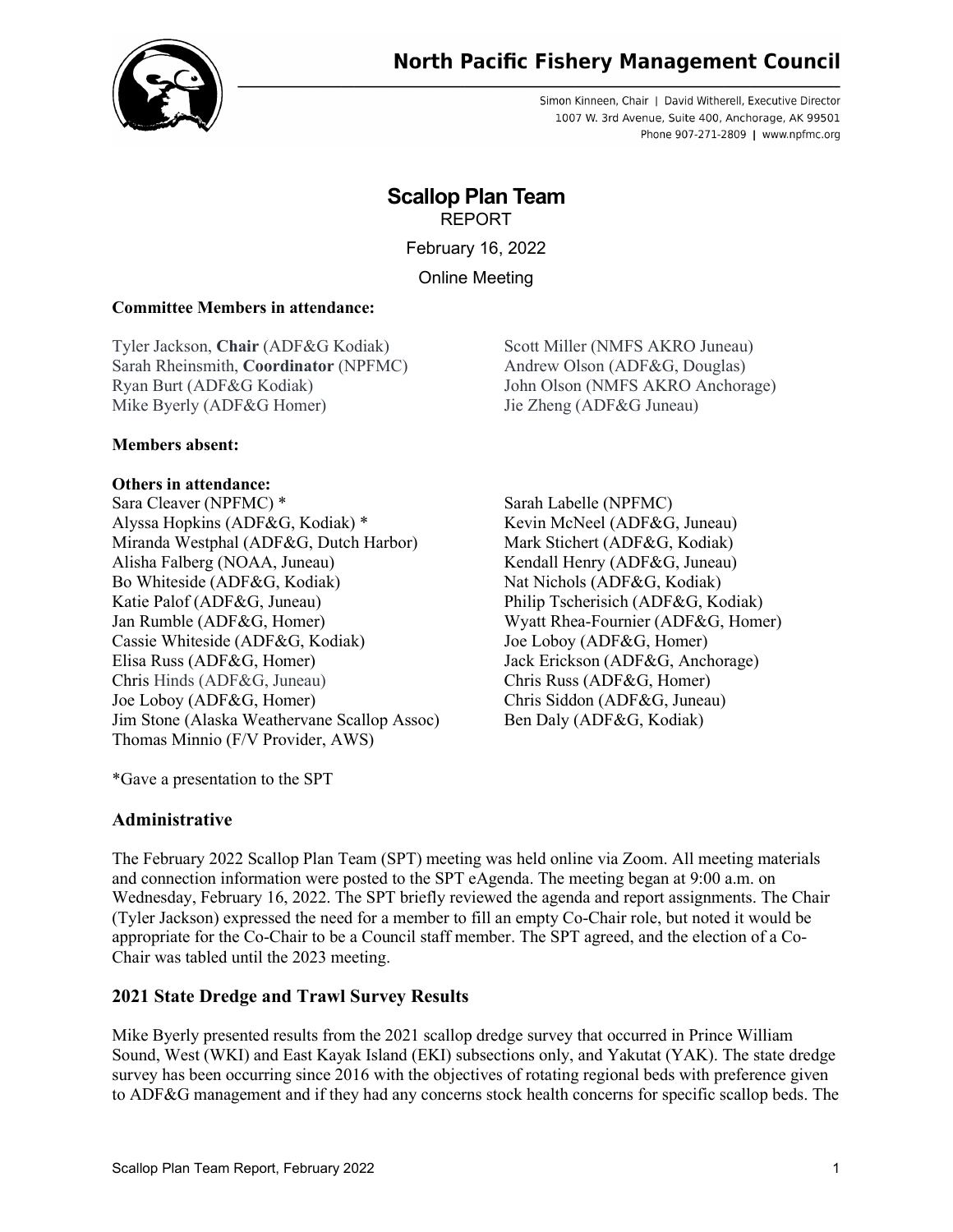dredge survey has a target level  $CV < 0.2$  to increase the ability to detect changes in stock health through time; however, in 2020 the Scallop Plan Team (SPT, or "Team") recommended decreasing some precision to get wider spatial coverage and increase consistency among the beds that are surveyed. For 2021, all scallop beds were surveyed in the WKI and EKI subsections and YAK District except for YAK6 due to travel and logistical challenges in covering the remaining survey areas. Increasing spatial coverage did not result in a drastic loss of survey precision for abundance and biomass estimates where CVs ranged from 0.21-0.35 for small scallops (< 100 mm SH), and from 0.13-0.28 for large scallops ( $\geq$  100 mm SH) except for the YAK3 bed which had the highest CV of 0.78 and 0.42 respectively, which is the largest surveyed bed.

Round weight biomass of small scallops (< 100 mm) improved for WKI and EKI and remained at a similar level across YAK beds. The abundance and round weight biomass of large scallops increased for WKI, which was similar to the previous survey for EKI, and decreased in all YAK beds except EK1 and YAK1. Changes in round biomass are being driven by evidence of consistent recruitment in WKI compared to EKI, where YAK recruitment peaked in 2018 and has declined in magnitude in the following years. Meat weight biomass estimates were consistent with round weight estimates, except for EKI, which saw a decrease from the previous survey. The timing of the survey is close to the spawning period of scallops where a mix of gonad conditions are observed but most scallops that are caught are in the filling condition. Reduction in meat weight may be due to the reproductive timing of scallops, however there is no strong indicator for this in the data.

Weak meats were observed to be higher in EKI (12.5%) compared to any other area. The Team discussed the need to collect more quantitative data on weak meats particularly when a management concern is warranted. Weak meats are subjective data that hinge on observer experience. The Team recommends further improving data collection of weak meats for monitoring trends in stock health.

Environmental data collected from a CTD was presented. There was an overall increase in temperature the further east the survey went but it was less than a degree difference. Additionally, measurements of pH exhibited similar trends to temperature, whereas salinity remained consistent.

Tyler Jackson presented the results of the 2021 Westward region large-mesh bottom trawl survey where 372 stations are sampled annually, though only 245 are utilized in the scallop CPUE index as many survey stations are in inside waters where scallop fishing is prohibited or has not recently occurred. The 2021 survey sampled only 203 of these stations due to logistical constraints. The Kodiak Shelikof District was not sampled entirely. Updates were presented for the Kodiak and AK Peninsula only where the overall catch of scallops is small and data are highly variable. Noisy CPUE trends and high uncertainty are likely due to the gear design of the survey as it was not designed for scallops.

# **2022 State Dredge Survey Plan**

Ryan Burt presented details of the 2022 ADF&G dredge survey plan. The survey will take place between April 20 - May 13, 2022. The Request for Quotation process is not fully completed, so the number of survey days is tentative. The survey will sample up to nine beds within the Kamishak District of the Cook Inlet Registration Area (H) and the Northeast District of the Kodiak Registration area (K). A full description of standard survey sampling methods, bed and station descriptions, data management, and data analysis is provided by Burt et al. (2021), found here: [http://www.adfg.alaska.gov/FedAidPDFs/ROP.CF.4K.2021.09.pdf.](http://www.adfg.alaska.gov/FedAidPDFs/ROP.CF.4K.2021.09.pdf)

Individual shell heights will be collected by measuring from the base of the umbo to the furthest margin of the bottom valve, which will provide a more consistent measurement, as the bottom valve is less susceptible to damage. The survey will also employ two newly acquired, 8' New Bedford style survey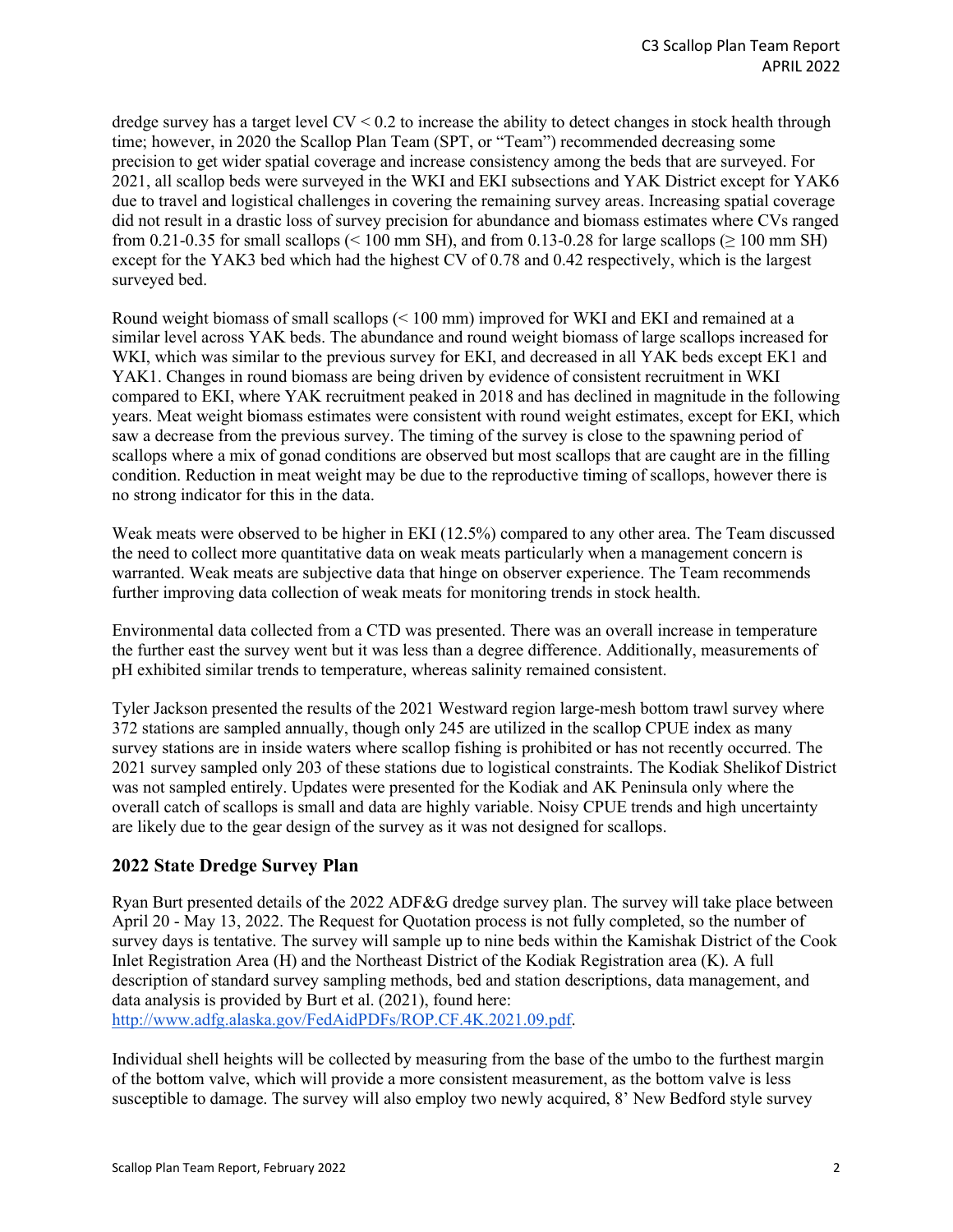dredges. New dredges were obtained because 1) the previous dredge was a one-off construction that cannot be easily replicated, and 2) there was no replicate dredge to keep as back-up in the event that the primary dredge was either lost or damaged. Specifications of the new dredges differ from the previously used dredge. ADF&G will conduct a paired tow experiment during the 2022 survey, in which the 'old' survey dredge will be towed simultaneously (i.e., on the opposite side of the vessel) with the new dredge at a select number of stations to evaluate differences in fishing power between dredges. During the experiment, estimates of catch in numbers and weight of scallops will be made as well as a complete collection of size composition data.

The 2022 dredge survey will continue to collect vertical profiles of conductivity, temperature, and salinity as during the 2021 dredge survey.

### **Shell Height Measurement Conversion**

Alyssa Hopkins (ADF&G, Kodiak) presented the results from data collected during the 2021 survey to compare shell height measurements of the top and bottom valve of scallops since there was a need to change protocols on shell height measurements. Normally, scallop valves are equal in height, though the top valve is very fragile near the outer margin and is often damaged (i.e., chipped) during dredging, resulting in a variable difference between the bottom and top valve measurement. Historically the ADF&G dredge survey measured a mix of top and bottom valves depending on whether a measuring board or calipers were used, while the observer program has always measured the top valve using calipers. Top valves are retained for aging as annuli are more visible than on bottom shells. While the bottom valve does not directly correspond to age data, it is less fragile and less prone to breakage, so it is assumed that the outer shell margin better represents a scallop's biological size and is more closely related to gear selectivity. In addition, measuring the bottom valve accommodates the use of measuring boards which improves efficiency and allows for more data collection.

The 2021 dredge survey collected paired shell height measurements from over 500 scallops and estimated a shell height conversion using a linear regression. The intercept coefficient was not significant, resulting in a conversion ratio of 1.02 (bottom: top valve). The results suggest that redefining the shell height from "top valve" to "outer shell margin" is appropriate without using a conversion for survey data, given the mixed history of data collection. There is a plan to continue the data collection during the fishery since those shells may incur more damage on average.

#### **Statewide Fishery Performance**

Andrew Olson provided a general overview of statewide scallop management. Cassy Whiteside gave a fishery update for Westward Region (Areas K, M, O, and Q). For Westward Region, GHLs for each district are set preseason along with crab bycatch limits (CBL). The GHLs are informed using the ADF&G dredge survey results, fishery CPUE, and size/age structure. The CBLs are set in each area or district for both king and Tanner crab.

Though Tanner crab abundance is currently up in the Kodiak area, CBLs were not exceeded in the 2021/22 fishery. In the Kodiak Northeast District, the GHL was reduced in the 2018/19 season and into the 2020/21 season due to low abundance. Due to improving fishery performance and signs of good recruitment, the GHL was increased for the 2021/22 season. During this season, CPUE was at an all-time high (130lb meats/dredge hr). Fishing efforts were concentrated in the southern portion of the area, similar to previous years. In the Kodiak Shelikof District, a series of GHL reductions were made beginning in 2012/13 due to poor fishery performance. Following this, as in the Northeast District, fishery performance and signs of recruitment improved and the GHL was increased for the 2020/21 and 2021/22 seasons. Fishery CPUE was at a time series high for both seasons. Two vessels fished the Shelikof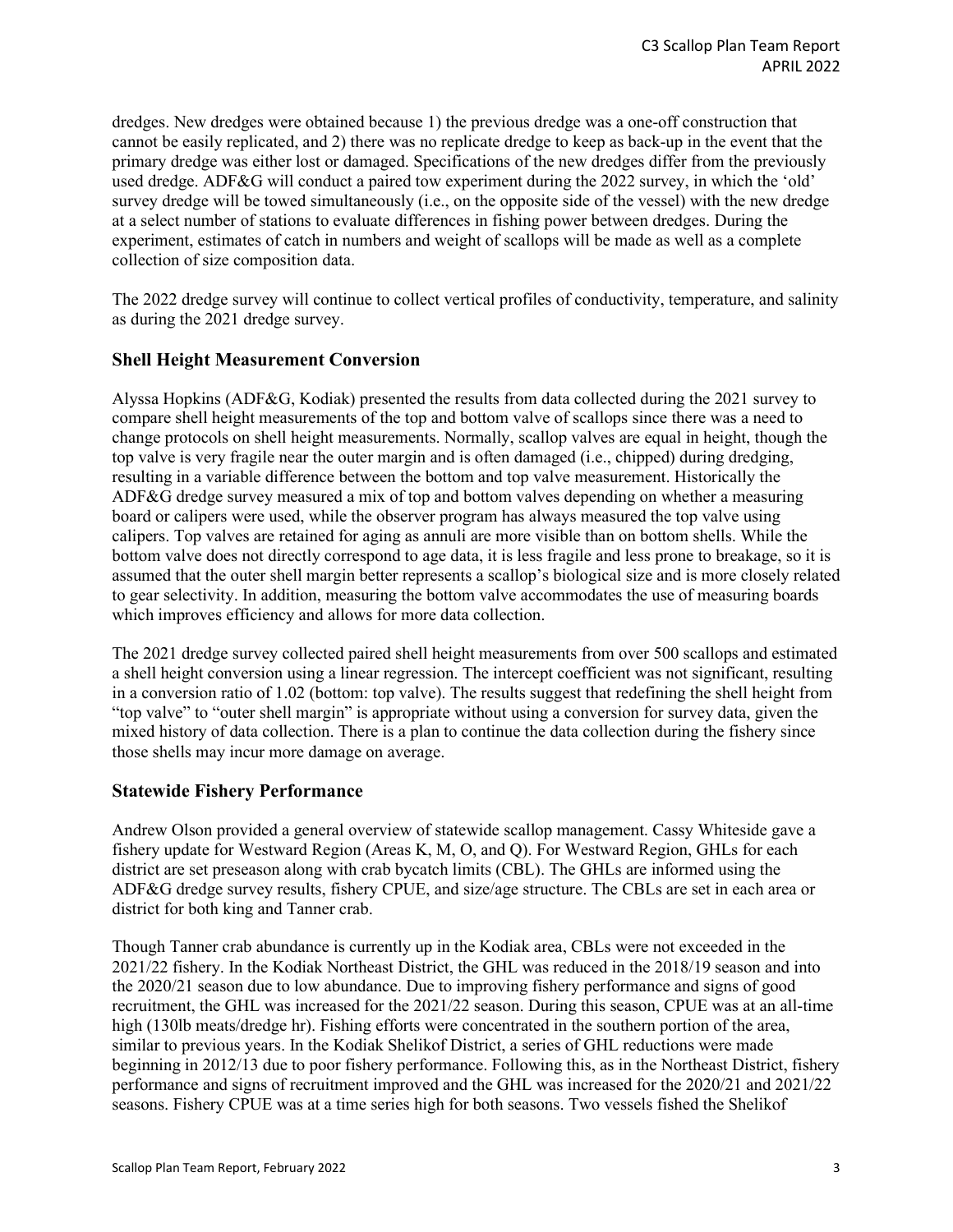District this past season. In the Kodiak Southwest District, CPUE has been consistent throughout the time series, increasing slightly in the 2021/22 season. One vessel fished the Southwest District in the past season and caught the GHL while staying below the CBLs. Though the Kodiak Southeast District has been open, it has not seen much effort since 2018. Some exploration has occurred over this time, and what little fishing there was in the 2021/22 season was poor.

Fishing in the Alaska Peninsula Area has historically occurred mostly in the Unimak Bight District. The GHL was reduced for the 2019/20 season but there has been no commercial effort in the past few years. Fishery performance has been in decline in the Bristol Bay, Bering Sea Area since the 2014/2015 season. A small GHL is maintained for this area, but no effort has occurred in the past two seasons. The GHL has increased over the time series in the Dutch Harbor Area, but no effort has occurred in the past two seasons.

Elisa Russ provided a fishery update for Central Region Registrations Areas (Areas E and H). The Prince William Sound, East Kayak Subsection has been closed since 2012 due to low abundance in the dredge survey and lack of recruitment. The West Kayak Subsection has had a series of GHL reductions beginning in 2006 until it was closed in 2010 due to decreasing CPUE in the fishery. This subsection remained closed until 2016 when meat biomass reached the threshold and remained open through 2018. Fishery CPUE was relatively low during this period. The fishery was closed for the 2019 and 2020 seasons, but reopened in 2021. Fishery CPUE increased to ~120lb/dredge hr for the 2021/22 season.

Directed scallop fishing only occurs in the Kamishak Bay District for Area H. There are two beds (north and south) in this district. The north bed has experienced many of closures and has been open for 6 of the last 12 seasons. Fishery CPUE has remained low in this bed since the 2002 season and the bed has been closed since 2018 due to low estimates of meat biomass from the dredge survey. The south bed has only had commercial effort in 3 of the 5 seasons that it has been opened. Due to low meat biomass estimated from the dredge survey, low fishery CPUE, and lack of commercial interest, this bed has been closed since 2009.

Andrew provided a fishery update for Southeast Region Area D. Area D has a regulatory GHR from 0 to 285,000 lb of scallop meats. There are no CBL for this area. Fishing effort has been widely distributed throughout the area going back to the 2009/10 season but has decreased in recent years in the most southern beds. The GHL has been 145,000 lb for the past 2 seasons, of which ~90% was caught in the 2020/21 season and  $\sim$ 100% was caught in the 2021/22 season. Since 2009, there has been a lot of variability in fishery CPUE, but overall there has been an increasing trend. Fishery CPUE was up 28.7% in the 2021/22 season. Bycatch of Tanner and red king crab have been relatively low in the fishery, but there has been an increasing trend in Dungeness crab and halibut bycatch over the past few seasons. There has been a fairly wide distribution in the size of scallops (shell height) captured in the fishery over time and there was a larger mode at the smallest sizes observed in the 2021/22 season.

Andrew provided a statewide summary of fishery performance trends and harvest for the two most recent seasons. For the 2020/21 season, all of the GHL was allocated to Areas D and K with a total GHL of 277,500 lbs of meats of which 227,270 lb was caught. The fishery has been and is currently well below the ABC and OFL. There has been a lot of within-year variation in CPUE among management districts over a time series beginning in 2009/10, but on average, CPUE has remained stationary statewide. There was an increase in statewide fishery CPUE in the past season. The species composition of commercial bycatch has been similar temporally from the 2009/10 to 2020/21 seasons and is similar between the eastern and western GOA. Bycatch in the eastern Bering Sea has been composed of higher proportions of commercial crab species than in the GOA. For the 2021/22 season, the statewide GHL was 337,500 lb of meats with a preliminary retained catch of 298,770 lb.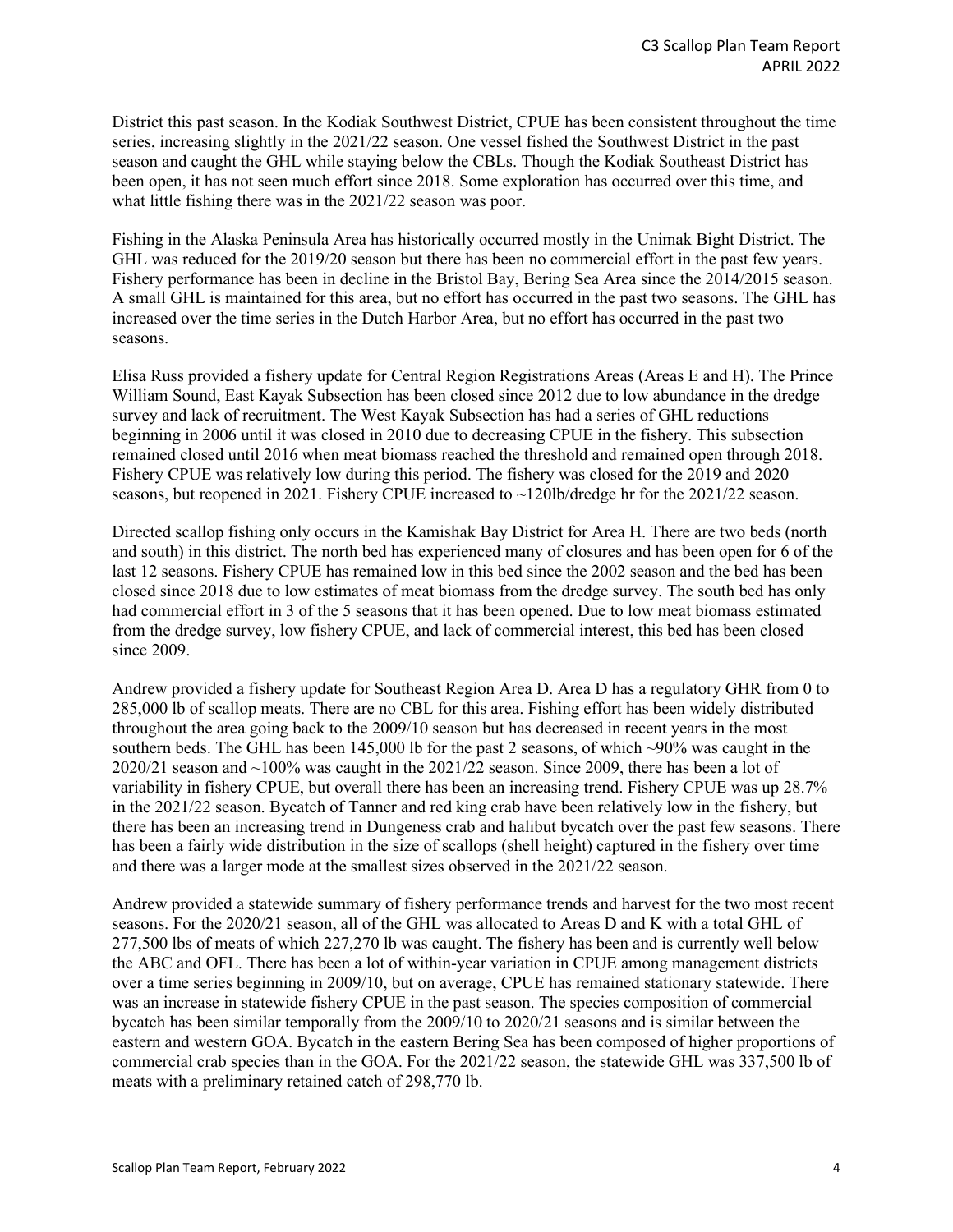## **Fishing Effects Modelling**

John Olson provided an overview and updates on developments of the fishing effects modeling effort. The presentation was a synopsis of a much larger presentation recently provided to the Council's Scientific and Statistical Committee (SSC). The larger presentation is available on the Scallop Plan Team meeting e-agenda platform.

An updated scallop EFH map was presented. The previous map was originally developed in 2005 and last updated in 2010. John also reviewed the habitat assessment tables that were used to develop the map. In April of 2016, in its five-year EFH review, the SSC commented that delaying updating of weathervane scallop EFH mapping would benefit from the implementation of new statewide surveys and identified some additional research that could be applied to scallop EFH definition.

EFH objectives in the Scallop Fisheries Management Plan were highlighted, specifically the habitat objective (objective 4). The primary objective is to protect, conserve, and enhance adequate quantities of EFH to support scallop populations and maintain a healthy ecosystem. The objective also includes the statement that "it is also important to consider the potential impact of scallop fisheries on other fish and shellfish populations." It was noted work that has been done (2019 Scallop SAFE) to develop species distribution models; however, scallops were not included previously due to a lack of data. Similarly, work done to develop a fishing effects model did not include scallops, as historic catch data was not available at that time. The intent was to include scallop in the modeling effort for the 2022 EFH 5-year review.

The model has developed a total footprint of the scallop fishery of 382 square nautical miles. This footprint is very small in comparison to other fisheries. The presentation provided an overlay of scallop beds and the output of the fishing effects model. This overlay tends to show little impact of fishing effects in designated areas of scallop fishing beds. Some impacts were identified around Kodiak Island, mainly in the Chiniak and Barnabus gullies. Additional areas of relatively high impacts that do not overlap with scallop beds were identified. The model output shows that there may be some localized impacts, but areas where scallops are known to be located do not experience a high level of habit disturbance.

#### **Stock Synthesis 3.30 trial models**

Tyler Jackson presented a summary of work on the size and age-structured modeling of Alaska weathervane scallops using the stock synthesis model (v3.30). A full description is found in Section 9 of the 2022 SAFE. The age-structured assessment for scallops began in 2000 for the Kamishak district (KAM), was updated in 2015 using the latest survey information, and was upgraded in 2018 using stock synthesis in order to integrate size and age structures into the modeling framework. Models utilized fishery-dependent and independent data including: fishery catch, fishery CPUE, dredge survey biomass, length and age compositions, and mean length-at age. A model for KSH also utilized trawl survey CUPE in addition to the aforementioned data.

Five model scenarios were evaluated for Kamishak District scallops:

- KAM 22.0: Base model,  $M = 0.19$  yr-1 and includes fishery catch data from 1983 2016, fishery CPUE from  $1983 - 2016$ , and dredge survey data from  $1996 - 2018$ .
- KAM 22.0a: Base model +  $M = 0.14$  yr-1
- KAM 22.0b: Base model +  $M = 0.17$  yr-1
- KAM 22.0c: Base model +  $M = 0.21$  yr-1
- KAM 22.0d: Base model +  $M = 0.24$  yr-1

Five model scenarios were evaluated for Kodiak Shelikof scallops: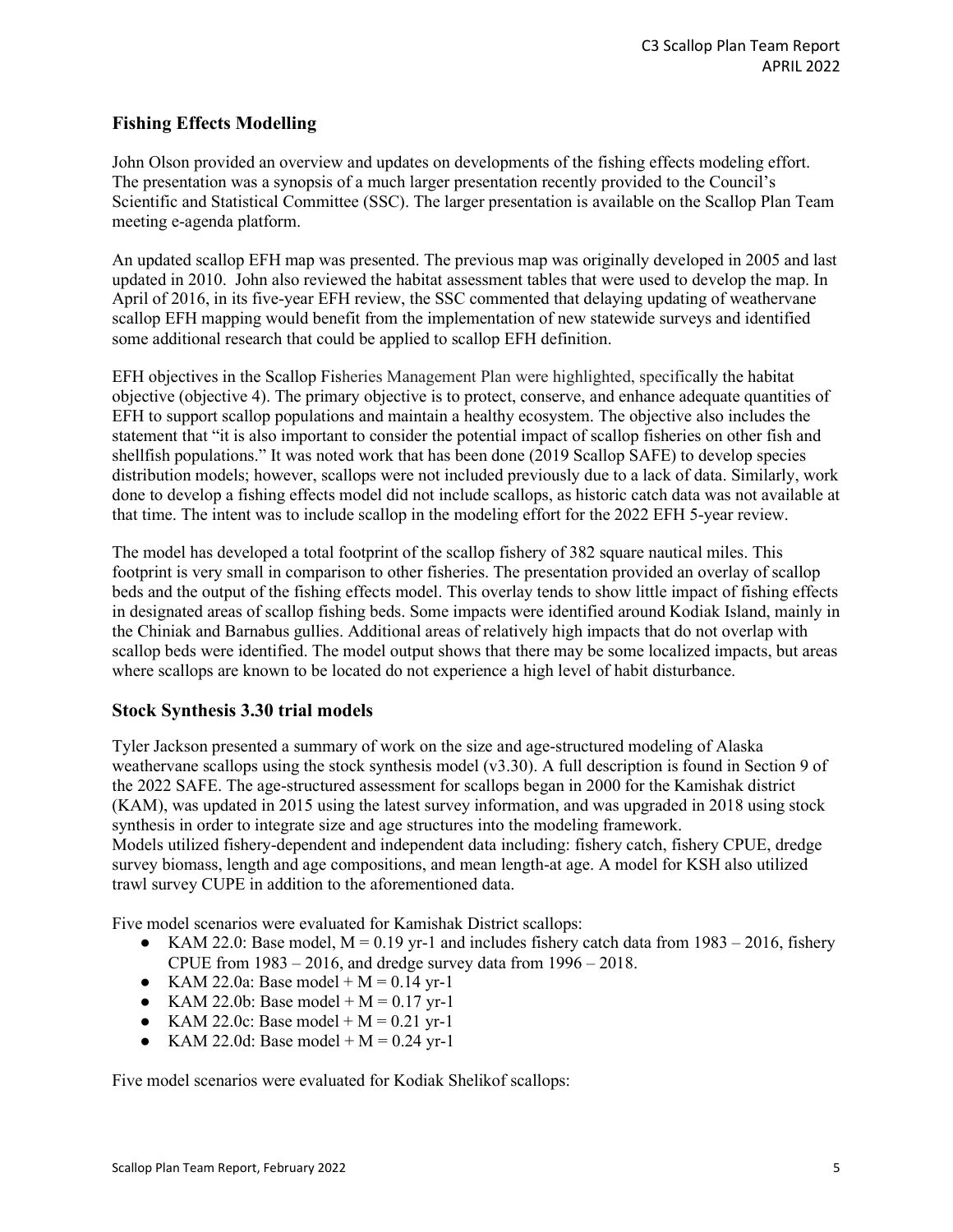- KSH 22.0: Base model,  $M = 0.19$  yr-1 and includes fishery catch data from  $1993 2020$ , fishery CPUE from 2009– 2020, and dredge survey data from 2016 - 2020.
- KSH 22.1: Base model + fishery CPUE data  $1993 2008$
- KSH 22.1a: KSH 22.1 + M = 0.14 yr-1
- KSH 22.1b: KSH 22.1 + M = 0.24 vr-1
- $\bullet$  KSH 22.2: KSH 22.1 + trawl survey CPUE from 1992 2020 and trawl survey shell height compositions from 1999 – 2020.

Due to the lack of data for standardization, nominal fishery CPUE values were used for the Kamishak and pre-2009 seasons of Kodiak Shelikof. Kodiak Shelikof fishery CPUE estimates from 2009 to 2020 were standardized using the general additive model structure and specified as a separate fleet from pre-2009 season data.

Generally, the dredge survey biomass and fishery CPUE varied greatly over time, and the base models fit dredge survey biomass and fishery CPUE for the Kodiak Shelikof stock better than for the Kamishak stock, likely due to less dredge survey data for the Kodiak Shelikof stock. Considering the variations of data, the models fit the dredge survey biomass and fishery CPUE reasonably well. The addition of trawl survey data resulted in a poorer overall fit to the KSH model. Although the models tend to estimate higher proportions of large shell height groups and large ages than the survey and fishery data for both stocks, the models fit the composition data moderately well.

Shell height was very similar for the fishery whereas selectivity in the dredge survey differed among scenarios, increasing with M. KAM model scenario suggested very low selectivity for the dredge survey, though estimates were likely confounded by catchability that was not correctly specified to the model.

Higher M values result in high biomass estimates (to an unrealistic scale) and higher likelihood values. The retrospective analysis for spawning biomass seems to be reasonable for the Kamishak stock with a Mohn's rho value of -0.139, but badly for the Kodiak Shelikof stock with a Mohn's rho value of 0.972.

Overall, SS appears to be a viable tool for the scallop assessment however, there are likely model misspecifications that need to be investigated and refined. Further work is needed to refine an appropriate based value of M, recover pre-2009 observer data, estimate bycatch discard mortality, and improve fishery CPUE standardization. The trawl survey is specifically designed for commercial crab species and does not necessarily overlap well with scallop beds. More research is needed to examine trawl survey data before being re-incorporated into stock assessment models.

The Team recommends working on the following areas for the development of an integrated stock assessment model:

- 1. Examining retrospective results of the Kodiak Shelikof stock in detail to find out why the spawning biomass estimates in terminal years spiked up greatly and changing the model specifications as necessary to reduce retrospective biases.
- 2. Improving the selectivity/catchability estimates of dredge surveys for the Kamishak stock. The current estimates have only a part of the logistic curve within the shell height range.
- 3. Recovering and adding complete bycatch data to the models.
- 4. Improving the fishery CPUE standardization, which may be used for the current fishery management (GHL settings) as well as future model development. It seems that fishing locations have a big impact on CPUE values. Fishing spatial locations should be incorporated into the fishery CPUE standardization.
- 5. Comparing model assessments by Stock Synthesis and GMACS. Stock Synthesis uses both age and size data while GMACS uses only size data. Since size data are available for all scallop beds, GMACS may be used for beds that age data are very limited or not available.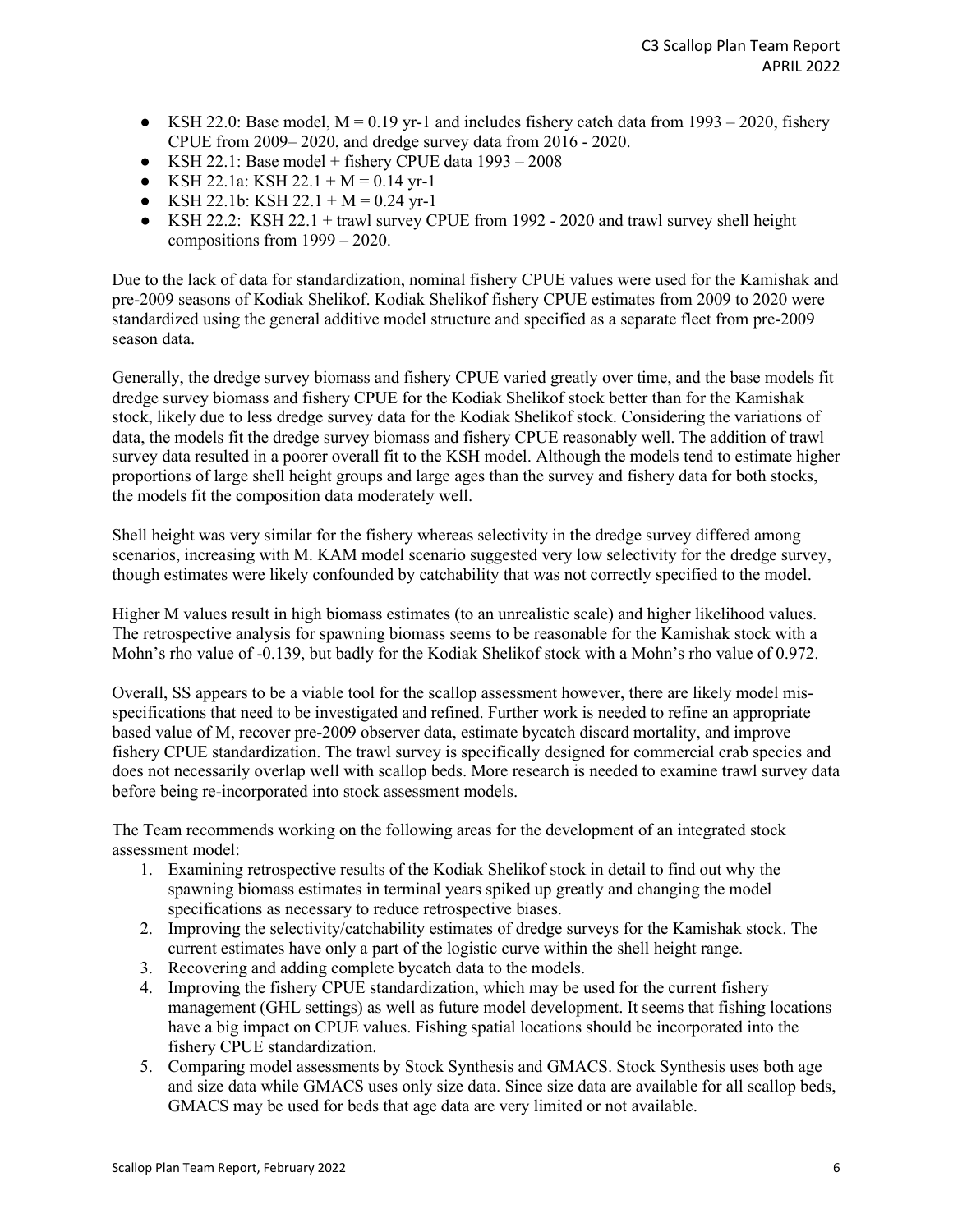The Team highly commended Tyler for this work and discussed what a realistic timeline would look like to refine the SS model and extend it to other regions, considering the limited time and resources available to scallop assessment and the amount of data required – at least several years, but potentially a decade. Some areas also have limited age data and an informed definition of scallop stocks in Alaska is lacking. For OFL settings, weathervane scallops in Alaska are considered as a single stock, while the state manages the scallop fishery by district. The current model results could inform discrete GHLs since the models regard a bed as a stock, but much work is needed to develop a statewide model to inform an OFL.

The Team recommended Tyler explore more data-limited options as an intermediate step to an integrated age and size-structured assessment that can be applied more broadly in a shorter time frame.

#### **Socioeconomic Considerations**

Scott Miller (NMFS SFD) provided an overview of the socioeconomic considerations appendix, including scallop market conditions in 2021. Scott noted that scallop harvest tables will be finalized for the final SAFE document. Total 2021 landings (298,755 lbs) increased from a near-historical low in 2020 and prices were up a preliminary 6% at 11.06/lb. This is an assumed 6% increase, based on the Atlantic Sea scallop increase. The total value of landings also increased from 2.4 to 3.3 million dollars.

Data on Atlantic Sea scallops were presented to exhibit the differences in scale between scallop harvest in our region and the East Coast fishery. There was a dramatic increase in East Coast imports following a significant reduction due to tariffs and supply chain interruptions during the Covid-19 pandemic in 2020.

In 2022, there was no known change in cooperative membership or LLP ownership shares, although one LLP permit was transferred to the East Coast. Scott detailed upcoming changes to the socioeconomic appendices based on SSC recommendations from 2018, 2019, and 2020, and noted that there may be a possibility to develop a fishery report card for scallop if the SSC chooses to move forward with this option. In addressing these recommendations, Scott expressed concern over updates involving extensive data from communities due to limited data availability and data confidentiality agreements.

In the past, the SSC has recommended the authors illustrate changes that have resulted in the lack of sustained participation in this fishery (sustained community participation falls under National Standard 8). It is clear that consolidation has occurred in this fishery, and Steve plans to present a regulatory timeline that illustrates historical changes to the management structure in the fishery. Additionally, while it could not be addressed in 2020, there are plans to look back to the original analysis for the LLP and the Council's rationale and document the Council's intent of consolidation in dealing with the race for fish and overcapitalization in the fishery.

The Team expressed that prioritization of SSC recommendations is a major component moving forward with socioeconomic issues. The Team added that while the historical data add context, the most value is in contemporary issues and data that reflect current management of the fishery and that those could be prioritized ahead of historical ones. The Team emphasized that the Scallop SAFE is hindered by a lack of data collection being conducted and data availability. Team efforts will continue to move forward with ASA models and are hopeful that "big picture" elements of the fishery are considered moving forward with further socioeconomic analyses.

#### **Stock Status, OFL**

The SPT recommended maintaining the stock status, OFL and ABC as described in the scallop FMP. The stock status remains "unknown", yet since total removals were only 19.9% of the OFL during the 2020/21